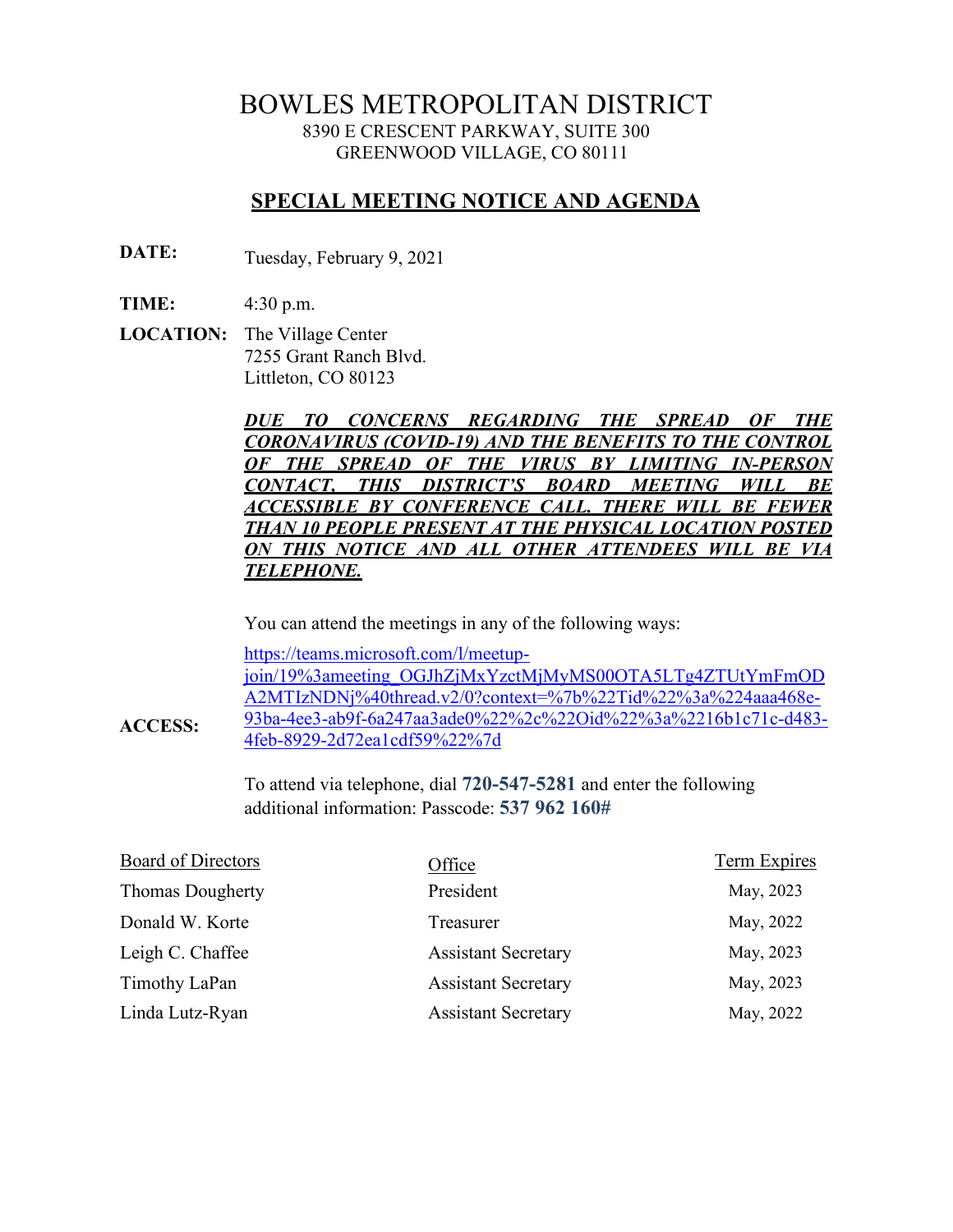### **1. ADMINISTRATIVE MATTERS**

- A. Call to Order/ Present disclosures of potential conflicts of interest.
- B. Confirm quorum, location of meeting, posting of meeting notice and approve agenda.
- C. Public Comment.

Members of the public may express their views to the Board on matters that affect the District that are otherwise not on the agenda. Comments will be limited to three (3) minutes per person.

## **2. CONSENT AGENDA:**

- A. Review and Approve Claims in the amount of \$187,322.05. (enclosed)
- B. Ratify Approval of Minutes from the November 17, 2020 Special Board Meeting and Review and Approve Minutes from January 12, 2021 Special Board Meeting (enclosed)

## **3. FINANCIAL MATTERS**

- A. Discuss which two Board members will be approvers for Bill.com
- B. Other

### **4. MANAGEMENT MATTERS**

- A. Operational Updates and Action Items:
	- a. Designscapes
		- 1. General Update
		- 2. 2021 work order summary
	- b. Davey Tree
		- 1. General Update
		- 2. Tree Pruning Proposal 6193 W. Gould \$405.00 (enclosed)
	- c. Blue Heron Park
		- 1. Dredging project status (enclosed)
		- 2. Payments made in the amount of \$158,949.00 (enclosed)
		- 3. Pond Restoration Designscapes Proposal \$33,084.00 (enclosed)
	- d. Capital Projects
		- a. Concrete sidewalk replacements
			- i. Panels along pond embankment and trickle channel
			- ii. Concrete near roundabout
			- iii. Concrete sidewalk at northeast corner of park
		- b. Concrete Prioritization and implementation plan
		- c. Asphalt Blue Heron Park Parking Lot